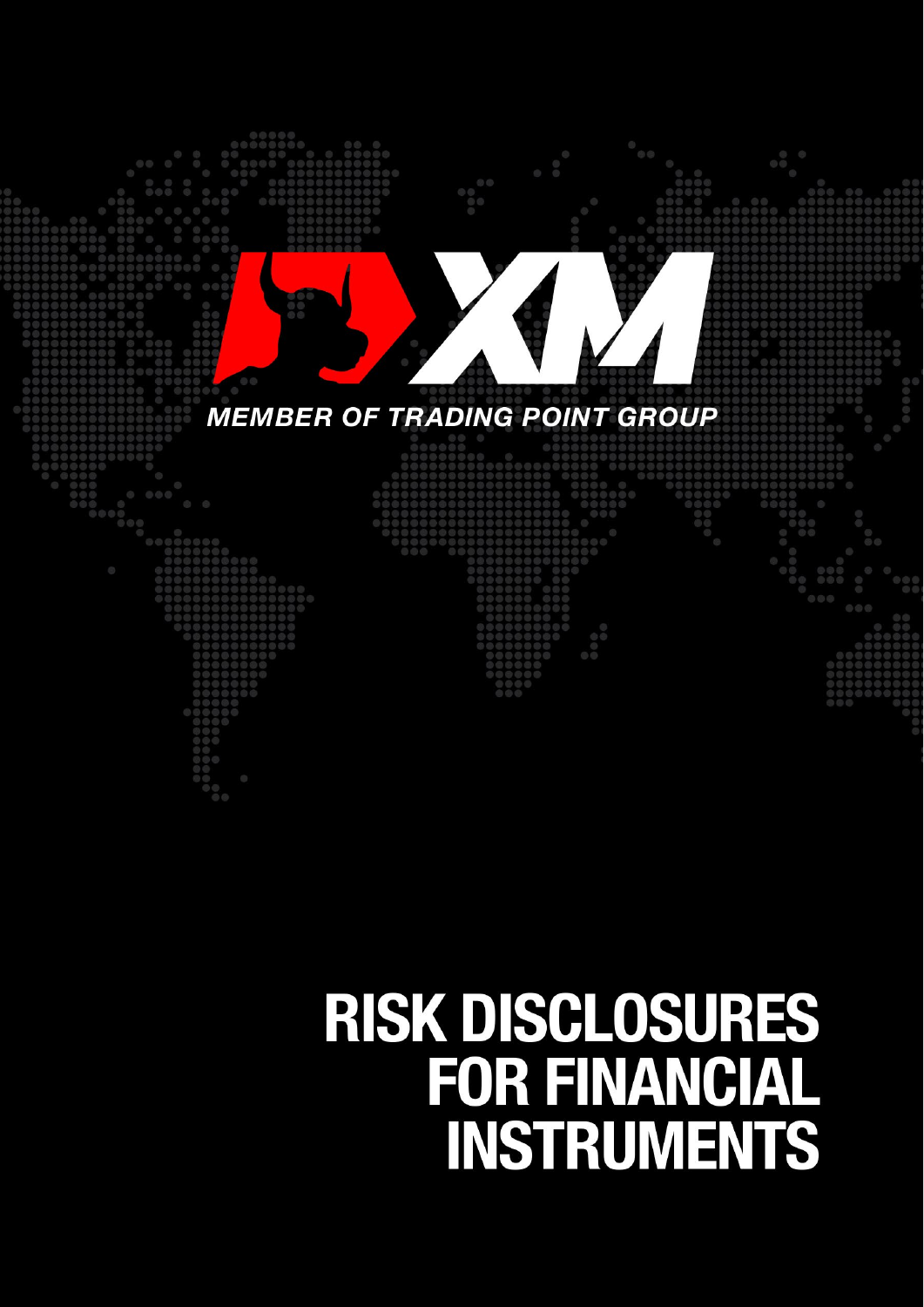

# **RISK DISCLOSURES FOR FINANCIAL INSTRUMENTS**

#### **1. Introduction**

- 1.1 XM Global Limited operating under the trading name XM is a Securities Service Provider Licensee regulated and authorised by the Financial Services Commission ("FSC") in Belize under the Licence Number: 000261/309 (hereinafter called the "Company").
- 1.2 The Company is operating under the Securities Act 2007 (the "Act"), [Securities \(Conduct of Business\)](http://www.fsaseychelles.sc/images/files/Securities(Conduct%20of%20Business)%20Reglations%202008).pdf)  [Regulations 2008,](http://www.fsaseychelles.sc/images/files/Securities(Conduct%20of%20Business)%20Reglations%202008).pdf) [Securities \(Forms and Fees\) Regulations 2008,](http://www.fsaseychelles.sc/images/files/Securities%20(Forms%20and%20Fees)%20Regulations,%202008.pdf) [Securities \(Prospectus\) Regulations](http://www.fsaseychelles.sc/images/files/Securities%20(Prospectus)%20Regulations,%202008.pdf)  [2008,](http://www.fsaseychelles.sc/images/files/Securities%20(Prospectus)%20Regulations,%202008.pdf) [Securities \(Takeovers\) Regulations 2008, Securities \(Takeovers\) Regulations 2008,](http://www.fsaseychelles.sc/images/files/Securities%20(Takeovers)%20Regulations,%202008.pdf) [Securities](http://www.fsaseychelles.sc/images/files/Securities%20(Advertisements)%20Regulations,%202008.pdf)  [\(Advertisements\) Regulations 2008](http://www.fsaseychelles.sc/images/files/Securities%20(Advertisements)%20Regulations,%202008.pdf) (collectively the "Applicable Regulations").
- 1.3 This notice is provided to you because you are considering dealing with the Company in the investment products provided by the Company (hereinafter called "Securities"). Each investment product and service has its own distinct risks. This notice cannot and does not disclose or explain all of the risks and other significant aspects involved in these products or how such risks relate to your personal circumstances. This notice is solely designed to explain in general terms the nature of the risks particular to dealing in Securities offered by the Company and to help you to take investment decisions on an informed basis.
- 1.4 Prior to applying for an account, you should consider carefully whether trading in the investment products provided by the Company ("Securities") is suitable for you in light of your needs, circumstances and financial situation. It is important that you fully understand the risks involved before making a decision to enter into a *CFD transaction / contract* with us or to buy or sell an instrument available through a *share trading account* you may hold with the Company. If you are in any doubt about the risks involved with your Account, you should seek professional advice. In considering whether to engage in this form of trading, you should be aware of the following:

#### **2. Risk warnings**

- 2.1 The Company offers its services on an **'***execution-only basis'*. It does not provide you with investment advice relating to its services, Securities or possible transactions in Securities and does not make investment recommendations of any kind. We sometimes provide factual information or research recommendations about a market, information about transaction procedures and information about the potential risks involved and how those risks may be minimised. However, any decision to use our investment products or services is solely made by you.
- 2.2 The Company does not and cannot guarantee the initial capital of your portfolio or its value at any time or any money invested in any Security. You hereby unreservedly acknowledge and accept that, regardless of any information which may be offered by the Company, the value of the Securities provided by the Company may fluctuate downwards or upwards and it is even probable that the investment may become of no value.
- 2.3 You acknowledge that you run a great risk of incurring losses and damages as a result of the purchase and/or sale of any Security, as such transactions undertaken through the dealing services of the Company may be of a speculative nature. Large losses may occur in a short period of time, equaling the total of your funds deposited with the Company. You should not enter into a transaction / contract with the Company unless you are willing to undertake the risk of losing entirely all the funds which you have invested.
- 2.4 A derivative Security is a 'non-deliverable' transaction giving an opportunity to make profit on changes in currency rates, changes in prices of commodity, equity indices, shares or cryptocurrencies (called the "underlying instrument").
- 2.5 You are solely responsible to monitor all of your open positions closely. Particularly, it is your sole responsibility to monitor your positions at all times and during the period that you have open positions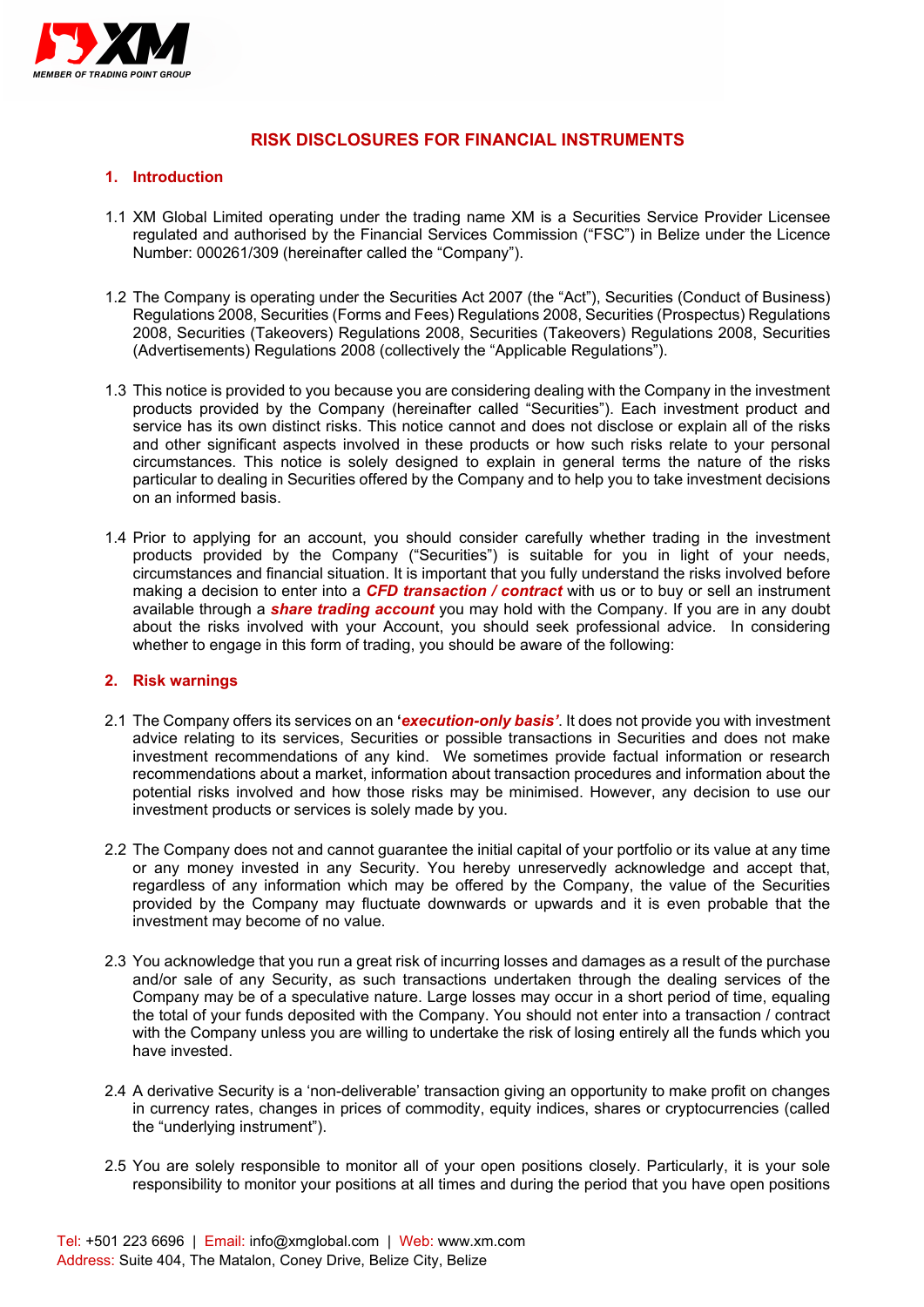

on CFDs or hold any Securities in a share trading account, you should ensure that you have the ability to access your trading account(s) at all times.

- 2.6 Some Securities may not become immediately liquid as a result, for example, of reduced demand and you may not be in a position to sell them or easily obtain information on the value of these Securities or the extent of the associated risks.
- 2.7 If you trade in a market other than the base currency of your country of residence, any currency exchange fluctuations will impact the value, price and performance of the Security you traded in (therefore, it will impact your profits and losses).
- 2.8 Information on past performance of a Security does not guarantee its future performance. The use of historical data does not constitute a binding or safe forecast as to the corresponding future performance of the Securities to which the said information refers. Contracts you enter into with us are legally enforceable by both parties.

# **3. Volatility of price and limitation on the available market**

- 3.1 Some of the Securities provided by the Company are derivative Securities, where their price is derived from the price of the underlying reference Securities in which the Securities refer to. Placing '*Stop*  **Loss'** Orders serves to limit your losses. However, derivative markets can be highly volatile and the value of derivative Securities and their underlying instrument may fluctuate rapidly under certain market conditions. Under such conditions the execution of a 'Stop Loss' Order may be worse than its stipulated (i.e. Client's preset) price and the realized losses may be larger than expected. It may also be difficult or impossible to execute any type of order; therefore, 'Stop Loss' order cannot guarantee the limit of loss.
- 3.2 Movements in the price of underlying markets can be volatile and unpredictable. This will have a direct impact on your profits and losses; thus, knowing the volatility of an underlying market will assist you in evaluating whether any 'Stop orders should be placed.
- 3.3 Your attention is expressly drawn, among others, to currencies traded infrequently that it cannot be certain that a price will be quoted at all times or that it may be difficult to effect transactions at a price which may be quoted owing to the absence of a counterparty.
- 3.4 The prices of Securities will be influenced by, amongst other factors/events, changing supply and demand relationships, governmental, agricultural, commercial and trade programs and policies, national and international political and economic events and the market sentiment.
- 3.5 'Gapping' is a sudden shift in the price of an underlying market from one level to another and can occur when the underlying market is either open or even closed due to various factors/events (e.g., release of important news announcements, economic events, etc.). When such factors/events occur and the underlying market is closed, the price of the underlying market when it re-opens (and consequently our derived price) may be different from the closing price with no opportunity to sell the instrument(s) before the market opens.
- 3.6 Market conditions can change significantly in a very short period of time. As such, in case the Client wishes to sell an instrument or close a Contract, he may not be able to do so under the same terms as when he purchased or opened it. Under certain trading conditions, it may be difficult or impossible to liquidate a position. This may occur, for example, at times of rapid price movement if the price rises or falls in one trading session to such an extent that under the rules of the relevant exchange trading is suspended or restricted.
- 3.7 Transactions in derivative Securities are not undertaken on a recognized and regulated exchange (i.e., undertaken through the Company's Trading Platform) and, as such, they may expose the Client to greater risks than regulated exchange transactions. The terms and conditions and trading rules may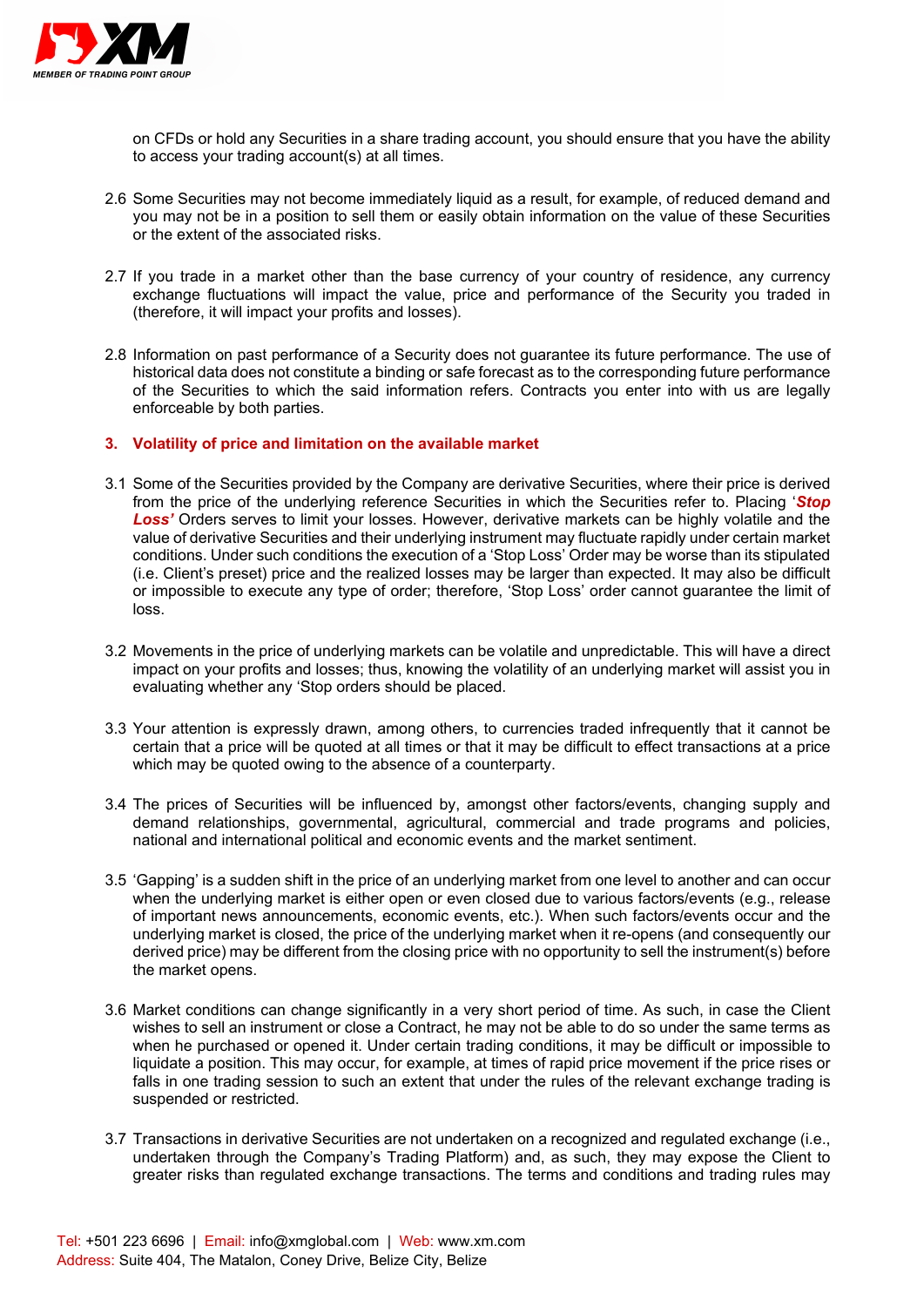

be established solely by the counterparty, which in this case is the *Company*. You may only be able to close an open position of any given Security during the operating hours of the Company's Trading Platform. You will also have to close any position with the same counterparty with whom it was originally entered into.

# **4. Margin requirements**

- 4.1 Clients are required to deposit a Margin with the Company in order to open a position on a CFD. The Margin requirement will depend on the underlying instrument of the derivative Securities, level of leverage chosen and the value of position to be established. The Company will not notify the Client for any *Margin Call* to sustain a loss-making position. The Company has the discretionary right to start closing positions when *Margin Level* decreases to around 50%, and automatically close all positions at market prices if Margin Level drops reaches or falls below 20%. The Company guarantees that there will be no negative balance in a client's account when trading in Securities provided by the Company.
- 4.2 Investing in derivative Securities entails the use of "gearing" or "leverage". In considering whether to engage in this form of investment, you should be aware that the high degree of "gearing" or "leverage" is a particular feature of derivative Securities. This stems from the margining system applicable to such trades, which generally involves a comparatively modest deposit or margin in terms of the overall contract value, so that a relatively small movement in the underlying market can have a disproportionately dramatic effect on the Client's trade. If the underlying market movement is in your favor, you may achieve a good profit, but an equally small adverse market movement may quickly result in the loss of your entire deposit. You must not purchase derivative Securities unless you are willing to undertake the risks of losing all the money which you have invested.
- 4.3 Should the Equity in your trading account be insufficient to hold current positions open, you will be required to deposit additional funds at short notice or reduce exposure (i.e., *Margin Call*). Failure to do so within the time required may result in the liquidation of positions at a loss (i.e., *Stop-Out*). The Client is always responsible for any losses incurred as a result.

#### **5. Specific risk warnings - shares**

- 5.1 Physical Shares admitted to trading on a regulated market are not considered high-risk financial instruments.
- 5.2 Shares, known as 'equities', represent a portion of a company's share capital. The extent of Client's ownership in a company depends on the number of Shares he owns in relation to the total number of Shares in issue.
- 5.3 All Shares offered are listed on exchanges which means that the prices are not set by our Company. We will only act on any instructions received from you to buy or sell on your behalf with our obligation being to take sufficient steps to ensure best execution results, as set out in our *Order Execution Policy*.
- 5.4 The Company may execute Client's order outside of a regulated market (i.e., exchange) as long as this is deemed to be in line with our Order Execution Policy. As part of our service, we will arrange for the custody of the instruments. All investments purchased for the Client or transferred to us by the Client into his Share trading account will be purchased in the name of and/or held by a nominee company selected by us, for the benefit of the Client. As investments will be held in the name of a nominee company, the Client may not have voting rights which he would have had if he held the investment in his own name.
- 5.5 The value of investments purchased through Client's Share trading account may go down as well as up, in line with market conditions, and the Client may end up with less than he/she originally invested. Some shares, such as unlisted shares, shares in smaller companies and penny shares may present a higher risk than others and may prove difficult to liquidate at short notice. If the Client is in a position where he wishes to sell these types of shares at short notice after buying them, he may find that the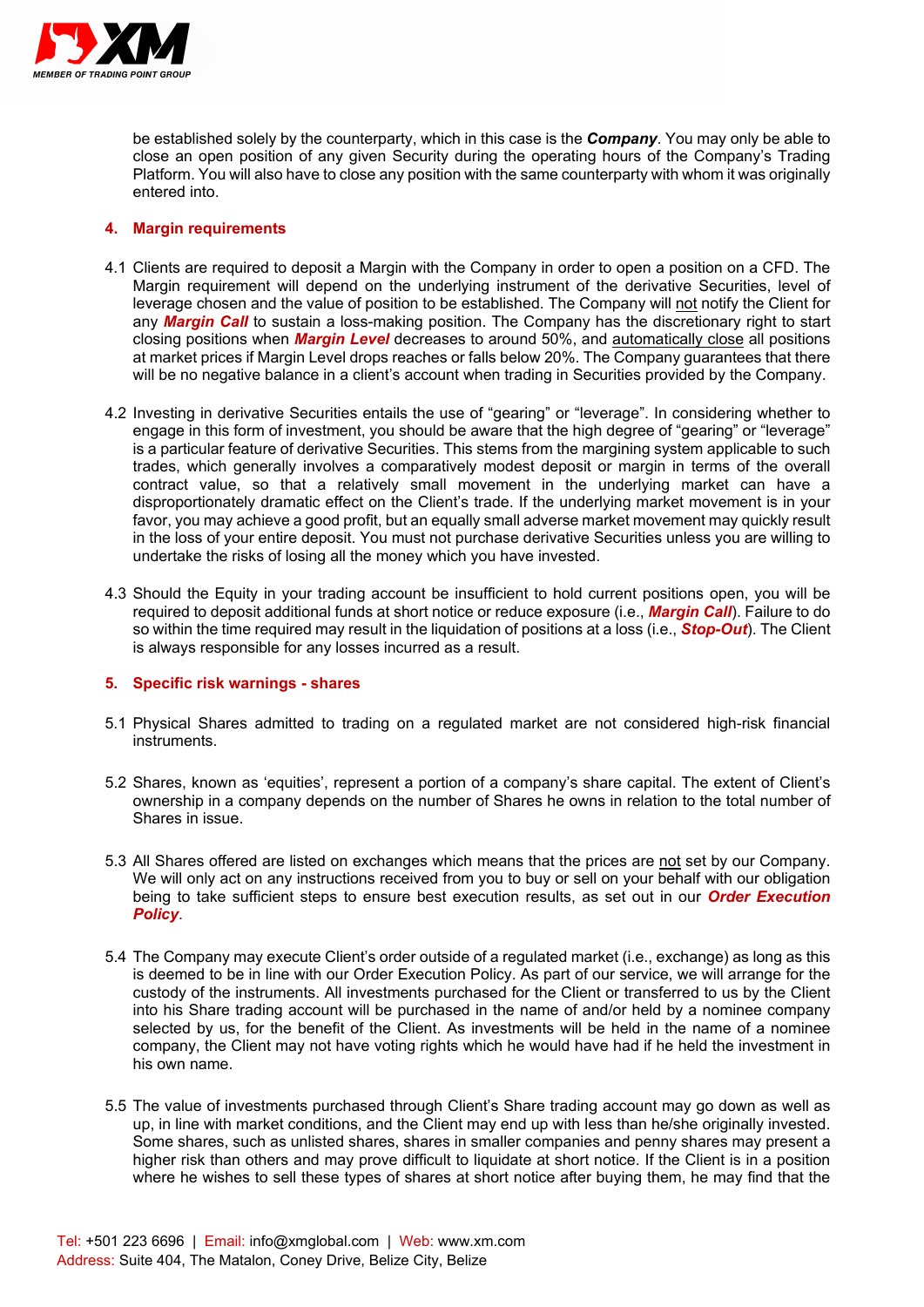

sell price is far lower than the price at which he bought them. Also, Shares in companies incorporated in emerging markets may be harder to buy and sell than Shares in companies in more developed markets and former companies may also not be adequately regulated.

- 5.6 Instructions to deal from the Client to us form a commitment which may only be subsequently revoked by the Client with our prior consent (such consent will not be unreasonably withheld) at any time before the instruction to deal is executed. All instruments offered through our Share trading account are listed on an exchange, which means that the prices are not set by us. We will act on any instruction that the Client provide us to buy or sell an instrument on his behalf in accordance with our obligation to provide best execution results as set out in our Order Execution Policy, to act reasonably and in accordance with the Terms and Conditions of Business/Client Agreement which governs our business relationship.
- 5.7 On many exchanges, the performance of a transaction by us (or third-party with whom we are dealing on your behalf) is 'guaranteed' by the exchange or clearing house and we may have the benefit of certain legal protections from our clearing member. However, it is unlikely that in most circumstances this guarantee or legal protections will cover you (i.e., the Client) and may not protect you if we or, another party were to default on obligations owed to **you.**

# **6. Other additional obligations**

- 6.1 Before you begin to trade, you should obtain details of all commissions and other charges for which you will be liable and which may be found on the Company's website. If any charges are not expressed in money terms (but for example as a dealing spread), you should obtain a clear written explanation from the Company, including appropriate examples, to establish what such charges are likely to mean in specific money terms. You acknowledge and understand that commissions and other charges may change at any time and that it is your sole responsibility to remain up to date by visiting the Company's website.
- 6.2 Before you begin to trade, you should also obtain details regarding the financial instrument you wish to trade in, such as the margin requirements, position and/or volume limits, swaps, etc. This information is available on the Company's website. You acknowledge and understand that the said information may change at any time and that it is your sole responsibility to remain up to date by visiting the Company's website.
- 6.3 The value of open positions in the **derivative** Securities provided by the Company is subject to financing fees (or "swaps"). The swaps are deducted (i.e., charged) from or added (i.e., credited) in the Client's account regarding **derivative** Securities which are held overnight throughout the life of the contract. For more information regarding swap rates and the respective calculations, please visit the Company's website at https://www.xm.com/overnight-positions.
- 6.4 You are responsible for any taxes and/or any other duty or legal affairs (i.e., regulatory filings and payments) in order to ensure that you comply with applicable laws and regulations. The Company does not warrant that no tax and/or any other stamp duty will be payable. The Company does not provide any regulatory, tax or legal advice and as such, you may wish to seek independent advice.
- 6.5 Although electronic communication is often a reliable way to communicate with Clients, no electronic communication is entirely reliable or always available. The Client should be aware that electronic communications may fail, may be delayed, may not be secure and/or may not reach the intended destination.
- 6.6 A Bank or Broker through whom the Company deals or the Company itself may act in the same market as the Client, as such its own account involvement may be contrary to Client's interests.
- 6.7 Trading online, no matter how convenient or efficient, does not necessarily reduce risks associated with currency trading.
- 6.8 The Company is be required to hold **Client Money** in an account that is segregated from the Company's